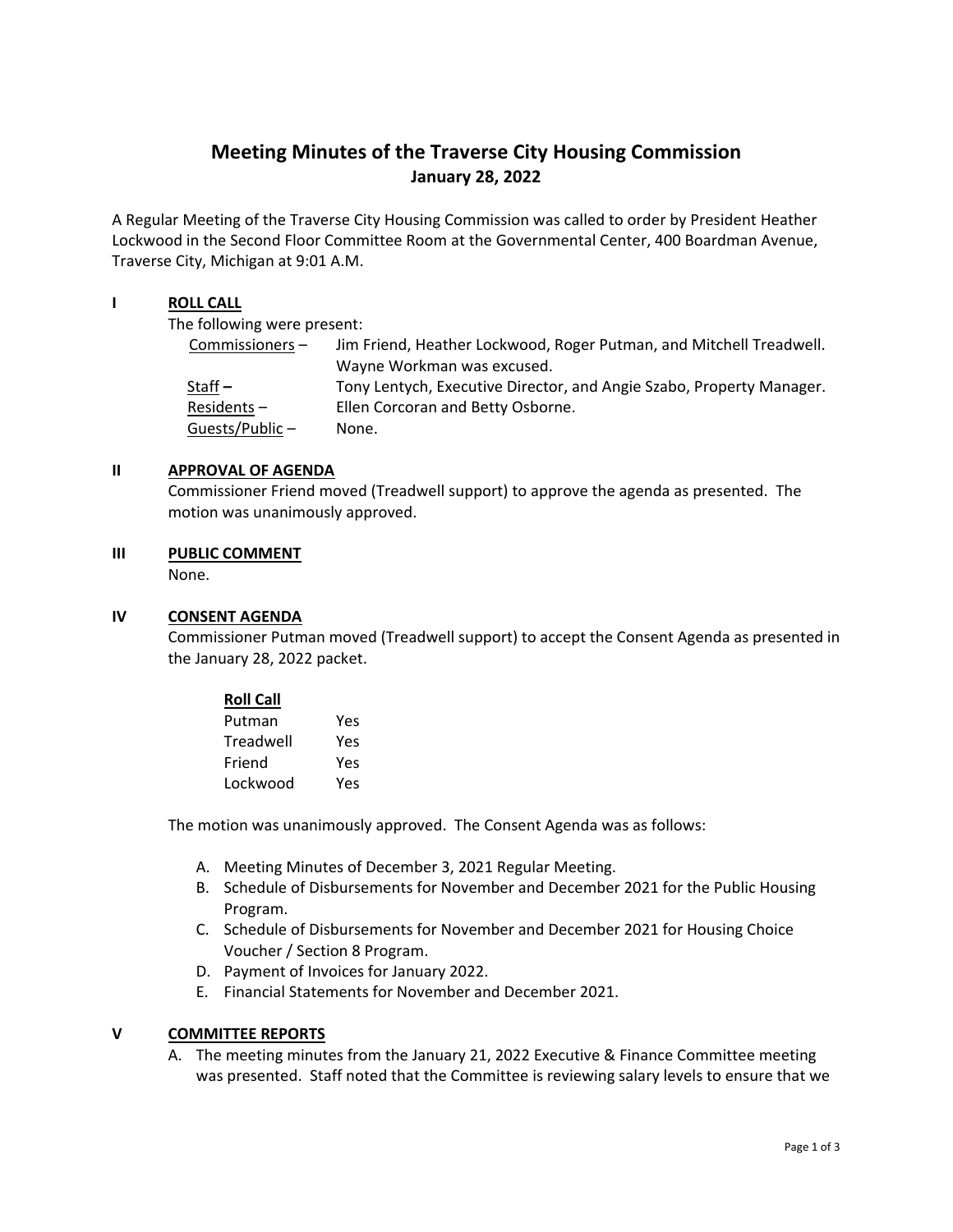are competitive in today's environment. It was also reported that one of the members of the maintenance team had resigned to take another position in town.

B. The meeting minutes from the January 20, 2022 Governance & Compliance Committee meeting was presented. A review of the Hostile Environment / Harassment / Anti‐Bullying Policy was discussed. The Committee spent a lot of time review part of the DDA's Unified Plan for the Lower Boardman River that was released in December. It was suggested that TCHC should communicated in some fashion regarding the resident's concerns about the plan.

## **VI STAFF AND PROGRAM REPORTS**

- A. The Executive Director's January Report was presented. Staff discussed the Main Street Loft project in Frankfort, Michigan. This is a collaboration with the newly formed Frankfort Housing Commission and Sock Construction. There will be more information on this in the near future. There was question about the HCV program and how HUD funds the program – 208 vouchers is not a real number because we are funded as to what HUD thinks 208 will cost which usually translates to about 175 vouchers.
- B. The January 2022 Family Self‐Sufficiency Report was presented and accepted. There is a graduation to discuss under New Business.
- C. The Resident Council Report for January 2022 in the packet was reviewed. All financials are in order. Betty Osbourne is now the President.

## **VII OLD BUSINESS**

- A. The TCHC Policy Review Schedule was presented and briefly reviewed. The review memorandum for the Hostile Environment / Harassment / Anti-Bullying Policy was attached.
- B. Staff submitted a memorandum on activities with the RAD Program. Our response to HUD regarding their denial of our Waiver Request was attached. It was noted that our actual closing date is looking more like late April or early May now.
- C. A memorandum on the BATA/LaFranier Road project was reviewed. There has been a lot of conversations about the project lately. It was noted that the final PUD approval is now scheduled for March 8, 2022. TCHC and BATA are now working on developing more concise marketing materials about the overall economic impact of the entire project.

## **VIII NEW BUSINESS**

A. A memorandum on a FSS Participant Gradation and escrow disbursement was introduced. It was noted that there was a grammar error in the second paragraph of the memorandum. President Lockwood moved (Putman support) to approve an escrow disbursement to Participant No. V‐001‐000092 for the amount of \$23,381.69.

| <b>Roll Call</b> |     |  |  |
|------------------|-----|--|--|
| Treadwell        | Yes |  |  |
| Friend           | Yes |  |  |
| Lockwood         | Yes |  |  |
| Putman           | Yes |  |  |
|                  |     |  |  |